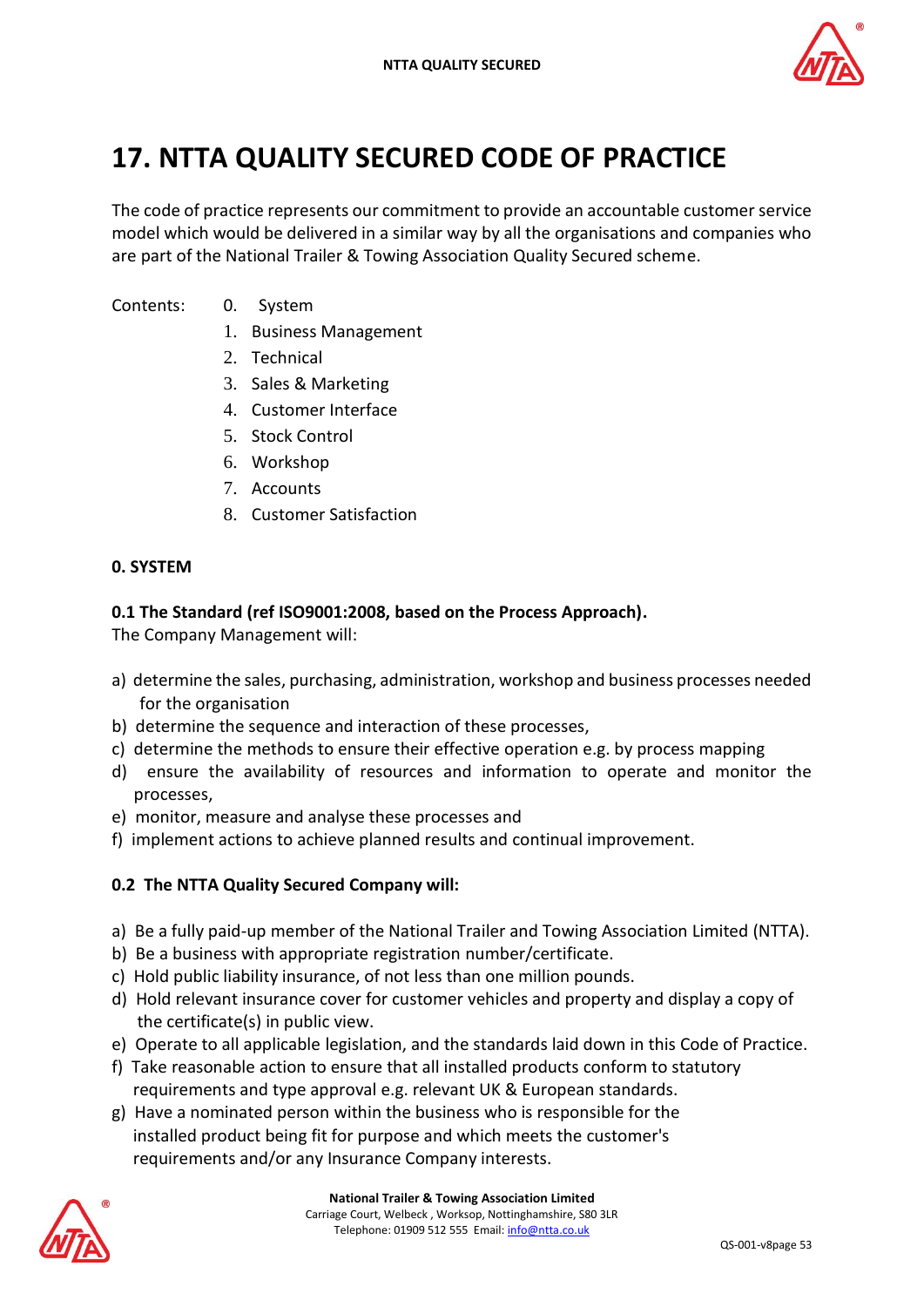

- h) Have a permanent business address, at least for administrative purposes and adequate signs to show office location.
- i) Keep the premises and company vehicles in an appropriate appearance and condition.
- j) Have permanent access to suitable premises to do the work, or in the case of mobile business, ensure the work can be carried out in a suitable location off road. (Customers must be advised work could be postponed due to bad weather)
- k) Be willing to allow their premises to be visited/examined, at any reasonable time by a representative of the NTTA QS scheme with or without notice.
- l) Clearly display the NTTA QS certificate in public view
- m) Provide a suitable clean, tidy and uncluttered customer waiting area.
- n) Make available clean toilets for customers use.
- o) Have adequate off-road parking/work facilities.
- p) Ensure that all staff maintain a clean/professional appearance during the working week.

q) If required, companies will register under the Data Protection Act [\(http://www.ico.gov.uk/\)](http://www.ico.gov.uk/).

# **1. BUSINESS MANAGEMENT**

#### **1.1 Management**

- a. Management will identify requirements to maintain the NTTA Quality Secured policy and provide resources needed to achieve it.
- b. The Management will review the requirements in 'a' to see that the requirements identified have been achieved.
- c. A H&S at work Policy will be maintained and followed, e.g. Risk Assessment, First Aid Kit
- d. Customer Satisfaction will be measured on an ongoing basis & this used to take action.
- e. Internal Audits will be undertaken to ensure that the business is run in-line with this code.
- f. The Business Processes, Measures and supporting documents will be kept up-to-date.

# **1.2 Qualifications and Training.**

# **This should cover all applicable jobs, ref. current NTTA QUALITY SECURED checklists.**

- a. NTTA Quality Secured Scheme roles and responsibilities will be defined and communicated within the company.
- b. Provide on-going training in the workplace for existing and new product lines.
- c. A personal record of such training is maintained.
- d. All fitters receive product specific training from qualified personnel authorised to represent the manufacturer/factor of the product.
- e. Display Certificates of Competence issued by the product manufacturer/factor to personnel displayed where customers can easily see them.
- f. Any technical information supplied by the manufacturer/factor of any product covered by this Code will be made available to all technicians installing such product.

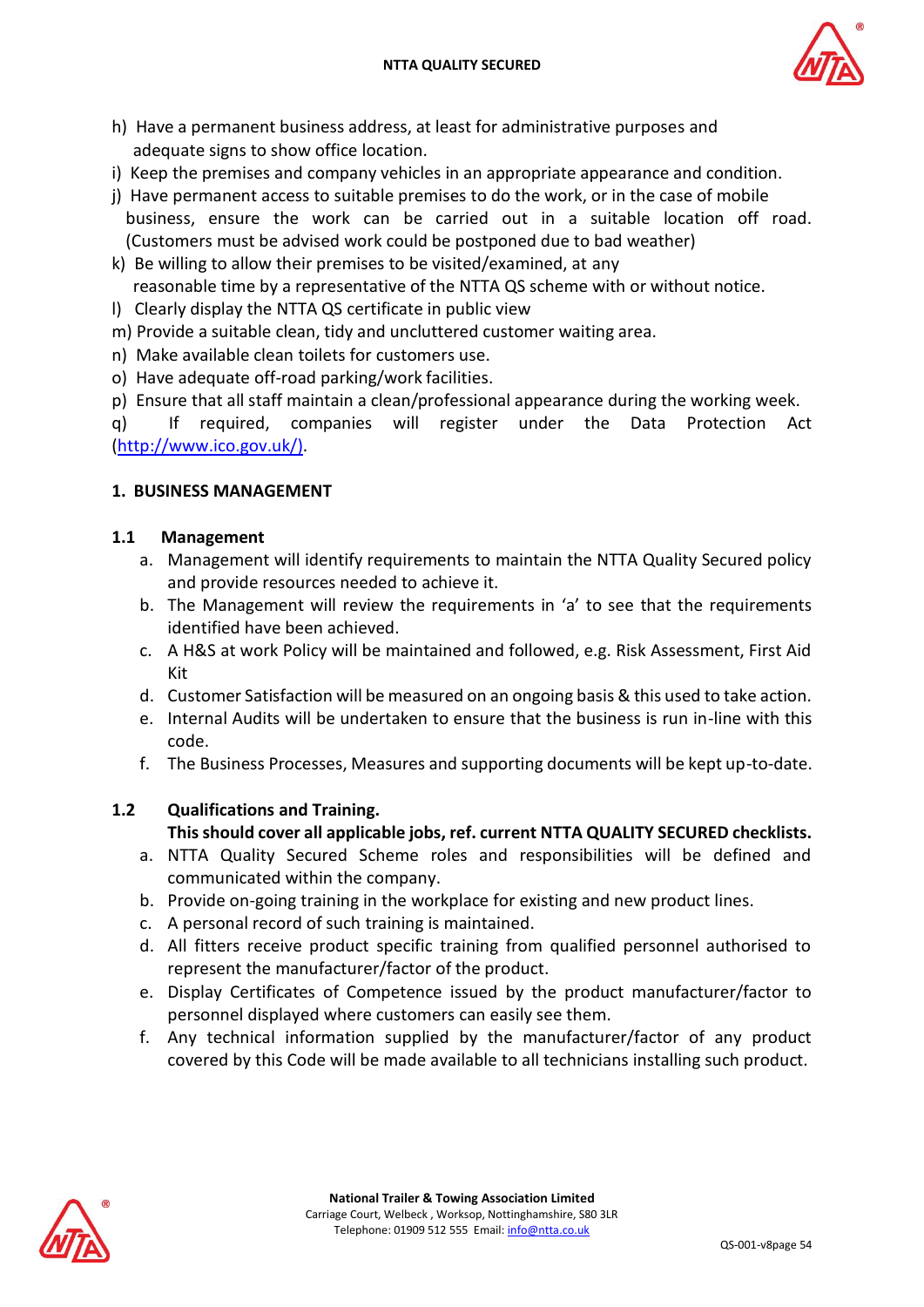

# **2. TECHNICAL**

### **2.1 Documentation**

- a. Keep up to date with UK and European Legislation.
- b. Establish, approve and maintain documentation as necessary to undertake all work required, meeting such legislation as in 2.1.a *e.g. Instructions, Checklists & drawings.*

# **2.2 Records**

- a. The QUALITY SECURED Company shall retain records to demonstrate the effective operation of this code for a period of not less than three years, including:
- I. Records of each job e.g. Fitting/Service.
- II. Any Current calibration certificates for tools and equipment, used for installation work.
- III. Records of customer returns, complaints and responses.
- IV. Records will be available for inspection by a representative of NTTA QUALITY SECURED scheme.

# **3. SALES AND MARKETING**

# **3.1 Sales & After-sales Service & Maintenance Contracts**

*The QUALITY SECURED Accredited Company shall provide appropriate support, including, as a minimum:*

- a. Review all enquiries to ensure that they can be achieved.
- b. Review all orders to ensure that they can be achieved and document the results.
- c. Test and fault diagnosis, rectify any problems relating to the product or workmanship.
- d. Provide telephone helpline support during normal working hours.
- e. Endeavour to have spares/products available to meet sales or after sales requirements.
- f. Make available the option of a maintenance contract or regular checks/servicing/inspection as per the product manufacturer's warranty specifications.

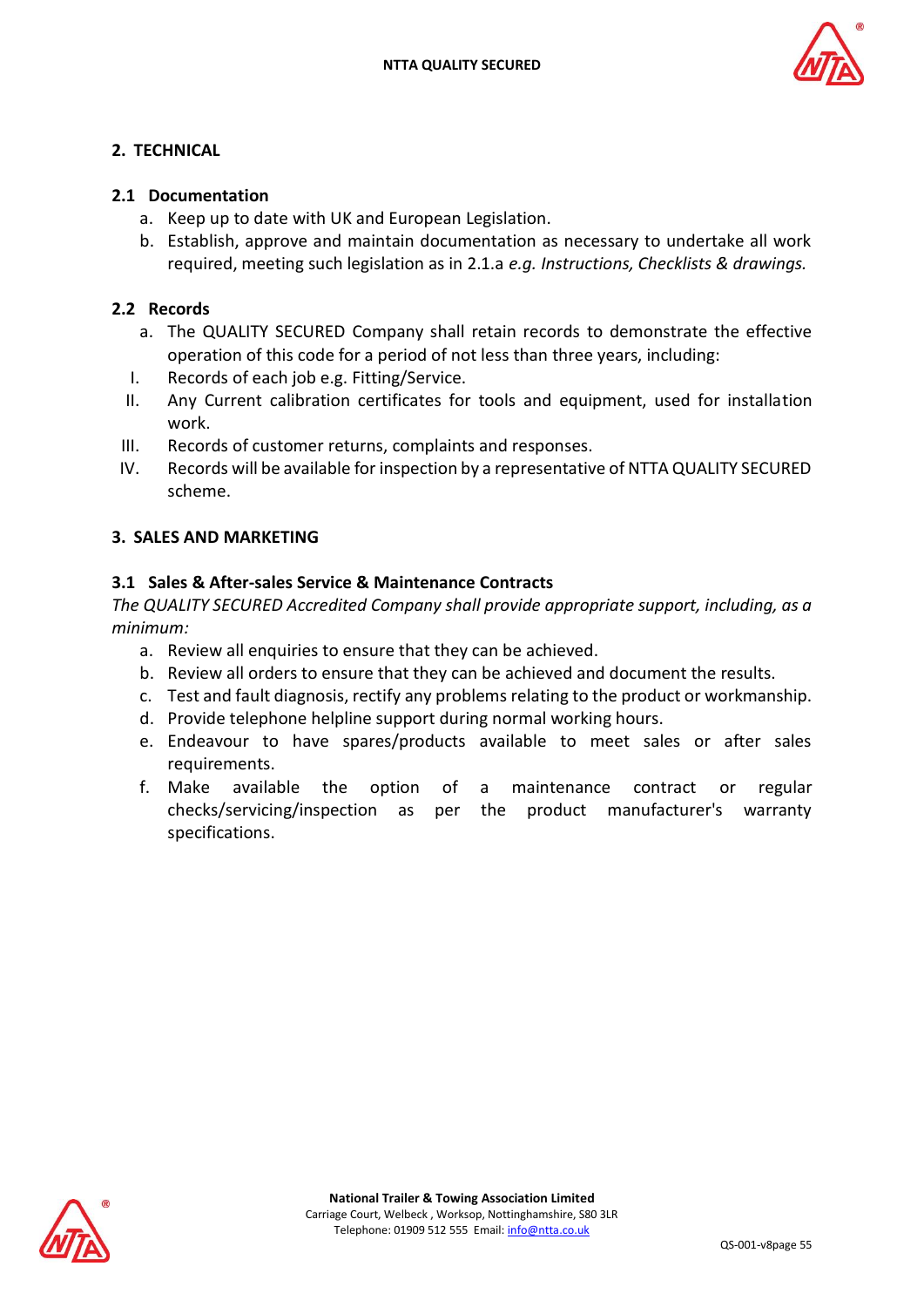

# **4. CUSTOMER INTERFACE**

#### **4.1 Booking-in**

- a. Use pre-determined checklists to assess what the customer requires before starting work and inform them of any known additional vehicle management system safety features their vehicle may have installed.
- b. Inspect and identify any existing damage and notify the customer immediately before starting or continuing the work.

# **4.2 Specification - Trailers**

- a. Confirm the proposed work meets the customers' needs.
- b. Check that equipment to be installed meets all current relevant legislation and is fit for purpose.
- c. Follow the manufacturer's instructions for all components.

#### **4.3 Specification -Towbars**

- a. Confirm the installation meets the customers' requirements, that the vehicle will accept the towbar specified and meet any applicable Approvals.
- b. Check that equipment to be installed meets all relevant legislation.
- c. When connecting with the vehicles wiring loom ensure that all precautions are taken regarding bulb failure systems, multiplexing and the current carrying capacity of the proposed circuit. If in doubt, contact the relevant component manufacturer or supplier.
- d. If disconnecting the vehicle's battery, check if re-programming procedures are required and are available, e.g. for audio system, or vehicle management system. Alternatively ensure that a battery support device is available.
- e. Take appropriate safety precautions in respect of air bags, ABS systems etc. if fitted.

#### **4.4 Subcontracting**

- a. Where possible, if work needs to be sub-contracted, sub-contract work to other QUALITY SECURED accredited Companies. The subcontracting company must retain responsibility for all warranty and customer services required by this Code of Practice.
- b. If a QUALITY SECURED Accredited Company sub-contracts its workshop services to a non-QUALITY SECURED accredited Company, the QUALITY SECURED company must supply the customer/owner of the vehicle/trailer to which the work has been completed its own service/warranty statement, helpline telephone number, and supply all the other customer services required by the Code of Practice.

*N.B: If this is not followed then a Warranty Certificate should not be issued, and it should be made clear to the customer/owner, prior to the order, that the warranty and all other customer services are the responsibility of the non-accredited company.*

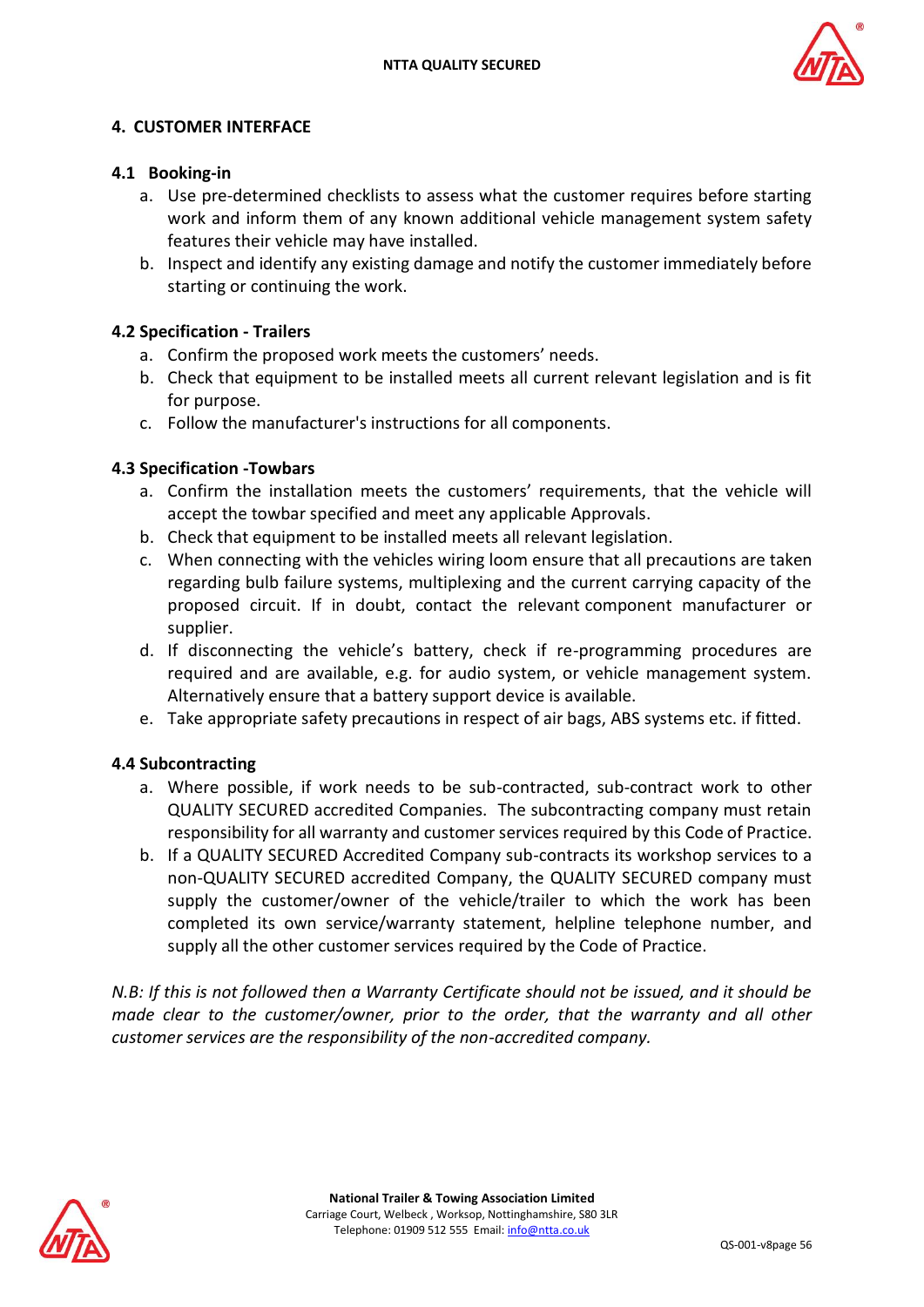

# **4.5 Hand-Over Procedure**

- a. Demonstrate to the customer how to use the system with attention to and additional components.
- b. Provide all customers with:
	- I. Any manufacturer supplied instructions.
	- II. Any/all old parts removed unless customer has signed for their disposal
	- III. Certificate of work completed, or other document as authorised by the QUALITY SECURED admin.
- IV. Invoice and Warranty document; not less than 12 months to cover the parts, installation and labour.

*N.B: Any costs incurred through false warranty claims should only be recovered after an inspection has established the fault is not product or workmanship related.*

c. In addition, provide the customer with the following, and record this/retain a copy:

#### **Towbar**

- a) Invoice and record of work done.
- b) Warranty document containing location of component parts and all fuse locations of installed system.

#### **Trailer**

- a) If the trailer is deemed not roadworthy by the QUALITY SECURED company after agreed work has been completed, then the customer must sign a disclaimer on company stationery which highlights the fault or faults before the trailer is released to the customer.
- b) Invoice and record of work done, and components used.

#### **5. STOCK CONTROL**

#### **5.1 Purchasing**

- a. Evaluate & select Suppliers based on their ability to supply in accordance with the company's requirements.
- b. Verify product being received and monitor Supplier Performance (*See model form: Supplier Performance Record*).
- c. Maintain adequate stock levels and undertake an assessment of condition as required.

#### **6. WORKSHOP**

This should be appropriately equipped, see checklist 4 Tools and Accessories (QS-022- 2)

#### **6.1. Pre-Installation Preparation - Trailer**

NOTE: Due care and consideration for the customer's property must be taken at all times.

- a. Have dedicated containers or specific place for customer property.
- b. Remove parts and any other components using the correct tools.
- c. Identify/store fixings in a clean, safe area.
- d. Record the disposal of, or return to customer, any redundant parts.

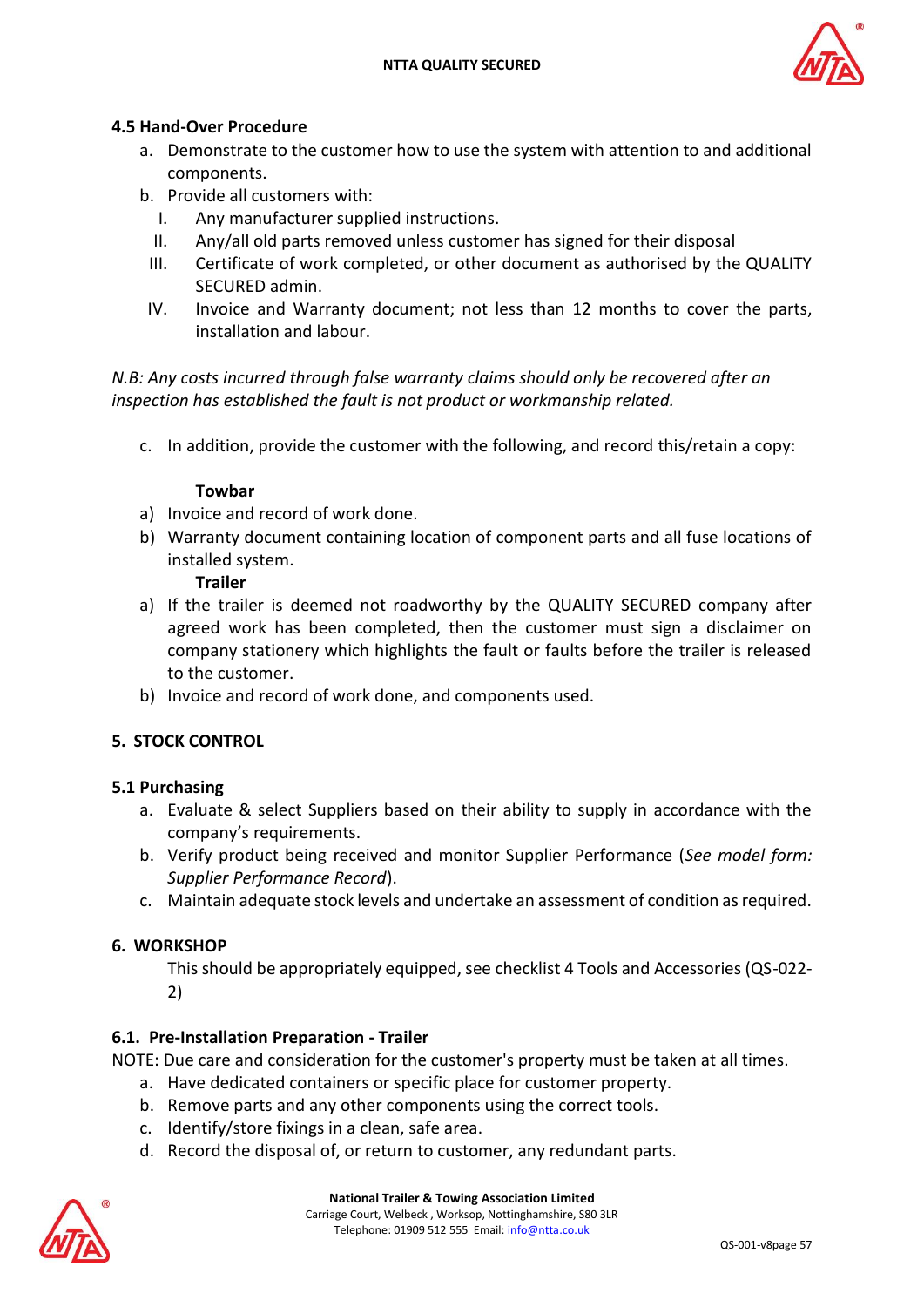

e. In the interest of personal safety/potential product damage, all fitters should remove/insulate any items of jewellery on or about their person.

# **6.2 Pre-Installation Preparation - Towbars**

NOTE: Due care and consideration for the customer's property must be taken at all times.

- a. Fit seat covers.
- b. Carry out a full road lighting test on the vehicle and notify customer of any defects.
- c. Have identified/dedicated containers or specific place for customers' property.
- d. If you intend to work in the engine bay, fit appropriate protectors, e.g. wing covers.
- e. Remove vehicle trim, bumper and any other components using the correct tools.
- f. Identify/store trim, and fixings in a clean, safe area.
- g. Record the disposal of, or return to customer, any redundant parts.
- h. In the interest of personal safety/potential product damage, all fitters should remove/insulate any items of jewellery, on or about their person.
- **i.** Bumpers when removed, e.g. for cutting, must be placed on stands.

# **6.3 General Requirements for Installation of Components - Drilling and Cutting**

- a. Before drilling or cutting ensure that there are no obstructions, pipes or cables on the other side of the panel that could be damaged.
- b. Ensure that no components, wiring or equipment have been damaged once drilling or cutting is complete.
- c. De-burr and remove swarf from holes drilled in the bodywork.
- d. Protect holes using a recognised anti-corrosion treatment.
- e. Remove all swarf from the vehicle/trailer when drilling is complete.
- f. Fit suitable grommets or sleeves where wiring is to be routed through sharp areas.
- g. Ensure grommets through engine bulk-heads and other external panels are water and gas tight.
- h. Ensure that the structural integrity of the vehicle/trailer is not reduced.
- i. Ensure that workshop technicians are aware of any issues regarding corrosion protection particularly on aluminium vehicles/chassis.

#### **6.4 Welding**

- a. Any technician that carries out welding that effects the structural integrity of the trailer must have been trained & have demonstrated competence in the type of welding undertaken.
- b. Evidence of such training & competence must be kept on file and updated as required.

#### **6.5 Electrical**

#### Dedicated wiring systems

The NTTA defines a suitable kit as one which enables the activation or modification either automatically or by recoding, of any functions relating to towing that are already present in the vehicle's electronic system. These may be safety related or functional. In the case of vehicles that are fitted with safety related towing features it is the NTTA's strong recommendation that as best practice where available such a kit will be installed by the fitter and compliance with this recommendation is a mandatory requirement of NTTA QS Approval"

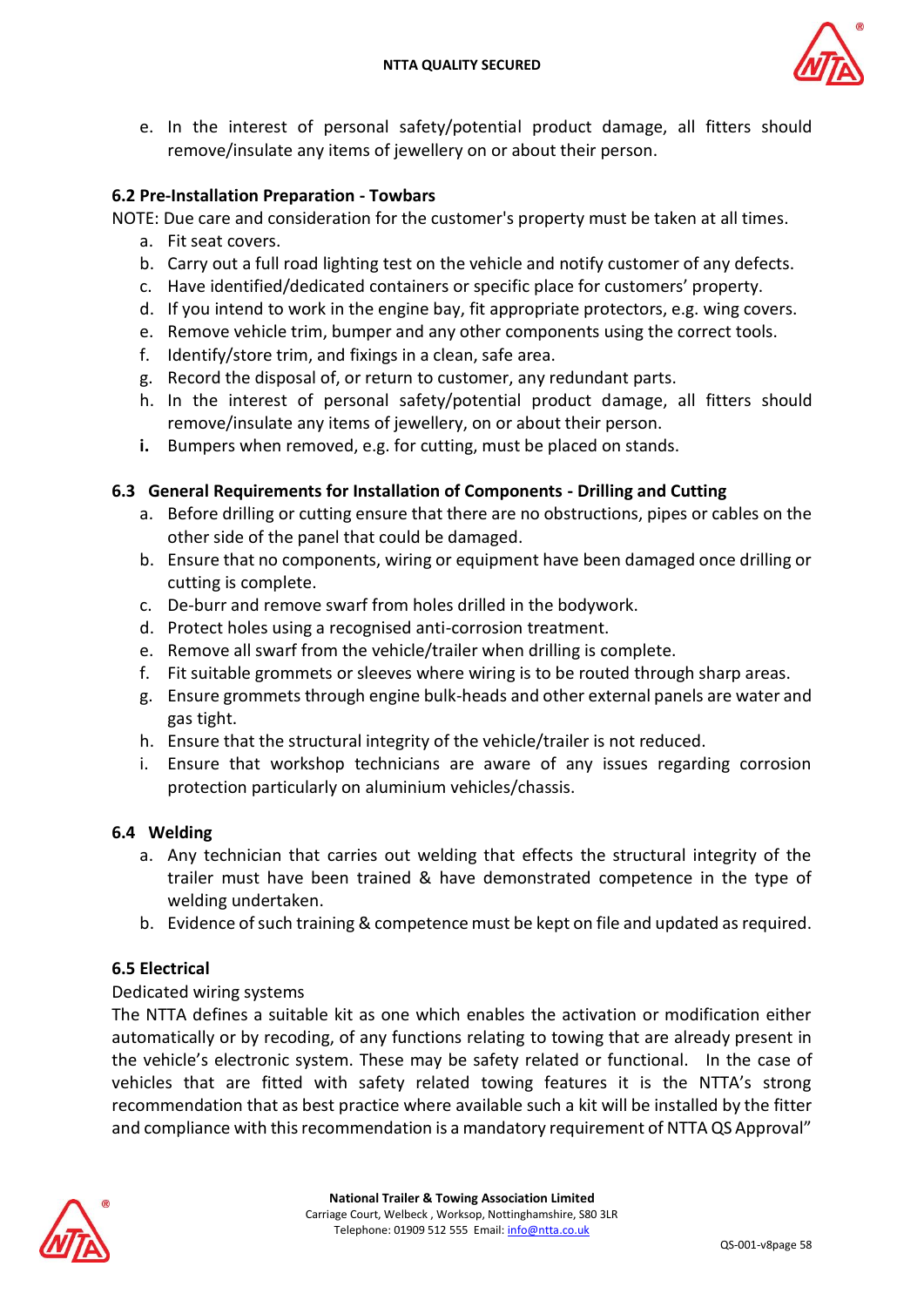

All electrical and electronic components shall be:

- a. In an enclosed area protected from physical damage (unless specifically designed for exterior mounting).
- b. Scotchlocks or insulation displacement connectors must not be used externally or where moisture is expected to be present.
- c. All component parts of the system shall be positioned in locations where outside interference is avoided, accidental damage is least likely to occur and in such a way that injury which may be caused by protruding parts or sharp edges is prevented.

# **6.6 Fastening**

- a. All component parts to be fitted must be securely fixed to the trailer/vehicle with direct regard to the manufacturer's fitting instructions. All fasteners must be tightened to the stated torque settings.
- b. Moving parts must not be obstructed.
- c. Avoid protrusions that may constitute a hazard.
- d. Prevent chaffing on cables or pipes during normal operation.

#### **6.7 Wiring**

The wiring shall be:

- a. Kept as short as possible.
- b. No less than the current rating of the existing wiring/circuits and with sufficient current carrying capacity for the designated circuit when under full load.
- c. Securely fixed using a suitable method in line with the manufacturer's requirements.
- d. Where possible run with the trailer/vehicle's own wiring loom.
- e. Protected by grommets when passing through tight or sharp areas.
- f. Protected from damage during the normal operation of the vehicle.
- g. Installed in such a way that the connected wiring does not interfere with the normal operation of the trailer/vehicle controls,

#### **6.8. Power Supply Wiring**

- a. The power supply wiring shall be kept as short as possible.
- b. All 12S power feeds must be minimum 3mm (44/0.30 or equivalent)
- c. Any power supply wire/wires connected to an un-fused power supply shall be made via a dedicated fuse or circuit breaker with the correct rating
- d. The dedicated fuse must be located as near as possible to the supply source. For towbars the power supply must be taken from the vehicle's battery terminals or the vehicle's own fuse box.
- e. Ensure that the vehicle uses the chassis of the vehicle as the negative return path for the electrical system. IF NOT, consult manufacturer's/importer's installation instructions for positive earth and isolated chassis vehicles.
- f. The Earth wire(s) shall be securely connected to an original vehicle earth point on the vehicle chassis and not the vehicle loom.
- g. Trailers must have adequate earth return cable sizes to accommodate all lighting circuits
- h. Power feeds to multiple bypass relays must be separate from 12S power feeds.

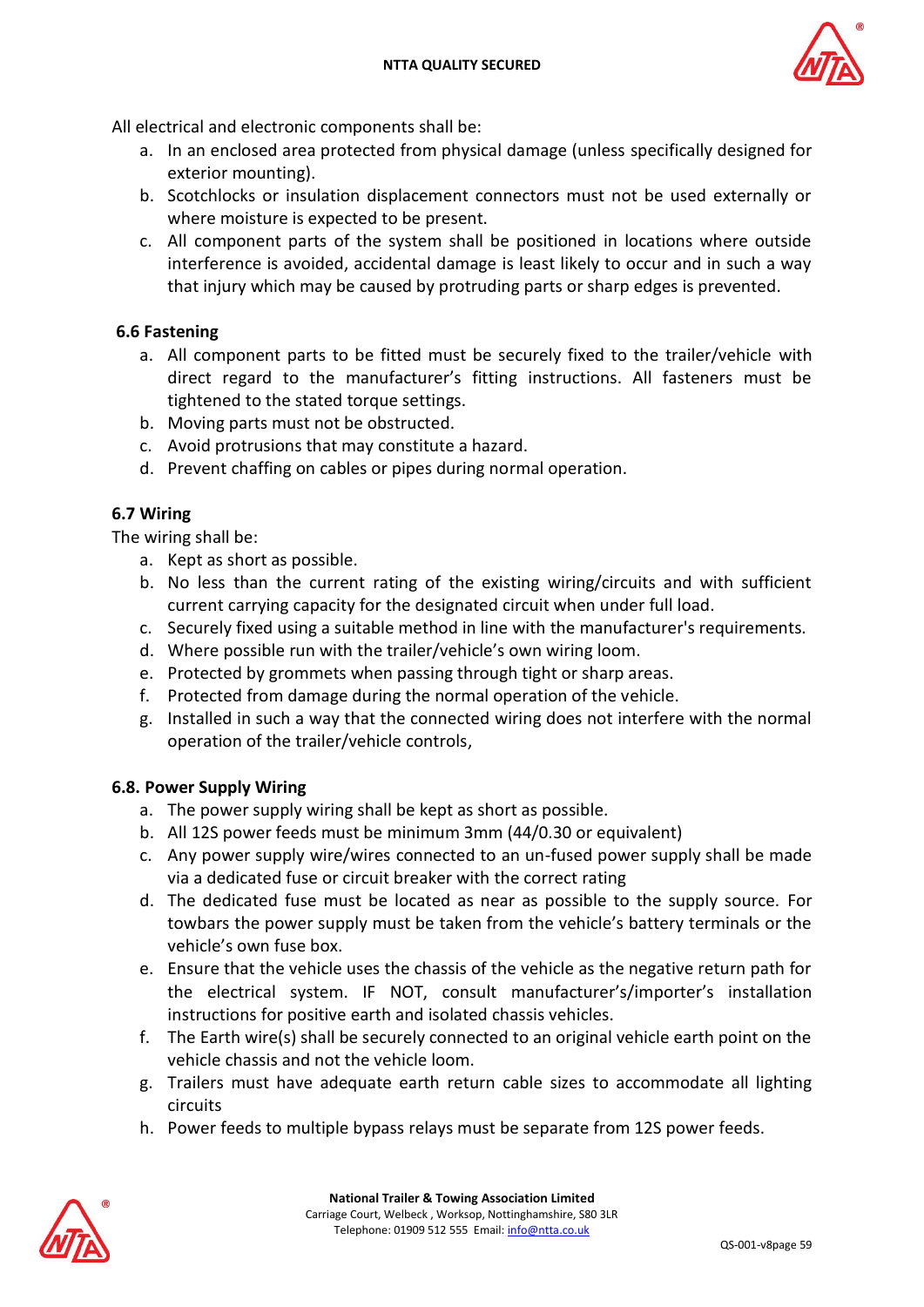

# **6.9 Connections**

- a. All interconnecting wiring connections shall conform to one or more of the following methods:
- b. Solder connections, (where acceptable to the vehicle manufacturer) protected by adhesive lined heat shrink sleeving or self –amalgamating tape. *NOTE: Solder connections shall be made using normally available automotive grade flux*
- *c. cored solder.*
- d. Trailer/Vehicle manufacturer's recommended method of termination or original equipment vehicle connectors.
- e. Insulated crimp type connectors using the correct ratchet crimping tool.
- f. Insulation displacement connectors. (Internal or in weatherproof situation)
- g. Waterproof connections shall be used in all external areas. In engine compartment use insulated crimp connectors or waterproof crimp connectors.
- h. All unused terminals or wires shall be insulated using termination methods as above.

#### **6.10 System Functional Test - Towbars**

*NOTE: These checks should also be carried out following any service, warranty or repair work.*

- a. Prior to conducting the test, ensure that the vehicle's battery is adequately charged.
- b. Check the systems operation in accordance with the installation specification and with attention to the operation of any additional components. *Appropriate test equipment must be used that simulates genuine working loads on the installation.*
- c. Ensure that the installation causes no interference or malfunction of any original equipment or other devices on the vehicle.
- d. Record the results of the Test, e.g. sign-off job sheet.

# **6.11 System Functional Test – Trailers**

*NOTE: These checks should also be carried out following any service, warranty or repair work.*

- a. Prior to conducting the testing procedure ensure that the trailer is roadworthy.
- b. Check the systems operation in accordance with the installation specification and with attention to the operation of any additional components.
- c. Ensure that the installation causes no interference or malfunction of any original equipment or aftermarket devices on the trailer
- d. If a service has been completed ensure that the trailer's auto-reverse brake adjustments are checked by a reversing test.
- e. Record the results of the Test, e.g. sign-off job sheet.

# **6.12 Final Inspection – Trailers**

Check & record, e.g. using a specific checklist, that:

- a. All parts & sections removed have been re-installed correctly.
- b. All swarf and debris has been removed from the trailer.
- c. All component systems are fully operational.
- d. All documentation is complete.
- e. Service/job records and notes are correct.